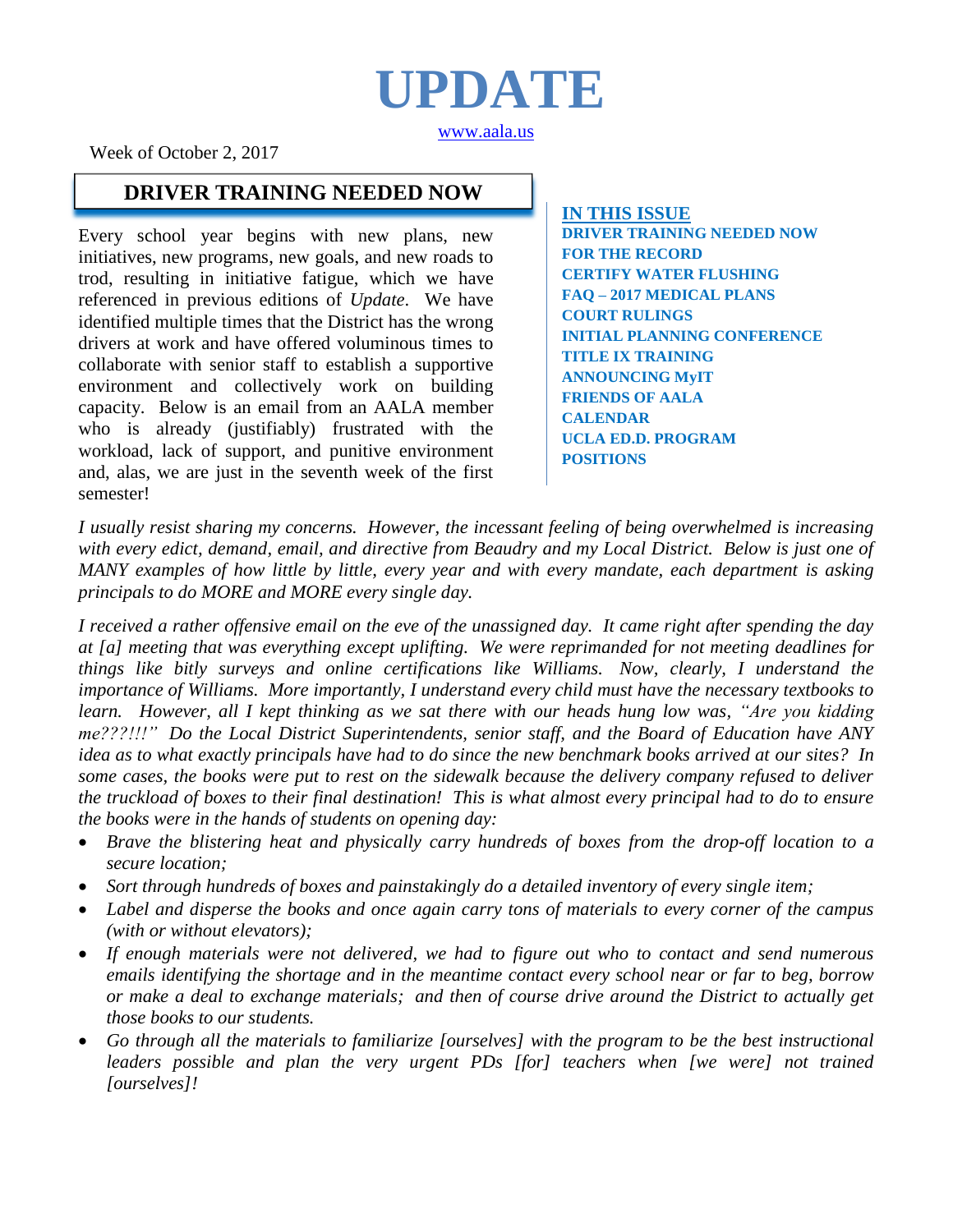#### *DRIVER TRAINING NEEDED NOW (Cont.)*

 *And finally, [we] had to ensure [we] read the Williams memo thoroughly so [we] would not miss the changes they made this year. This year, not only did principals have to certify online, swearing that every single [book] was in the hands of every single student, as an added bonus, teachers had to certify online…and if you had retired or reassigned teachers still showing on your platform or new teachers NOT showing, [we] had to figure out who to contact, wait for a response, and cross [our] fingers that it would all get cleared up so [we] could meet the deadline and not have to get an email or phone call from the director or superintendent.*

*Here's my simple ask of every LAUSD senior leader:* 

- *Please, please, please, rather than berating and tearing us down at your required meetings, uplift us by providing the tools and the professional development principals need to effectively lead their schools.*
- *Be proactive and prophetic by anticipating the most important outcomes you are expecting of us a month or two in advance of the deadline or requirement to somehow meet the expectations you never quite make public to us until it is too late and you are [in] panic mode.*
- *Clear your offices on days when you know tons of materials are being delivered to the schools you lead. We can always use an extra pair of hands!*

*I am at the end of my rope because I have spent day after day consumed by employees needing to be disciplined, properly restraining students making a run for the gate at the beginning of the school day, [but] maybe my greatest angst comes from the school's flailing SBAC scores. I have never been more disconnected from my role as instructional leader because we are ever more working harder [rather] than smarter. Please know current working conditions are taking a toll on the health of my colleagues. We simply do not have the time to take care of our health. THERE HAS TO BE A BETTER WAY! We need to stop talking about how over-worked and underappreciated we are, and start doing something to make it manageable. And for our "family members" who continuously say to us, "You're not alone, we are here to support you," come to our schools, roll up your sleeves, and REALLY START SUPPORTING US!!*

While we may have new faces at the helm, the same old wrong drivers—external accountability, individualism, technology, and ad hoc policies—are still in place. Every month this year, AALA has identified issues that are impacting members and demoralizing the troops. Just look at the titles of page one:

- January 16, 2017—NEW YEAR, SAME OLD WRONG DRIVERS!
- February 27, 2017—*VOICES FROM THE FIELD: PRINCIPAL SUPPORT IS IN ORDER*
- March 27, 2017*ONE-WAY ACCOUNTABILITY*
- April 10, 2017*DRIVING DOWN THE WRONG ROAD*
- April 24, 2017—THE RIGHT DRIVERS AND THE ROAD TO SUCCESS
- $\bullet$  May 8, 2017—CALLING FOR THE RIGHT SUPPORT
- June 19, 2017-*VOICES FROM THE FIELD, LOUD AND CLEAR* (Poor Communication, Lack of Sensitivity and Collaboration)
- July 24, 2017*HERE WE GO AGAIN* (Another Task Force)
- August 14, 2017—AN EARLY LAUSD CHRISTMAS (A Litany of New Programs)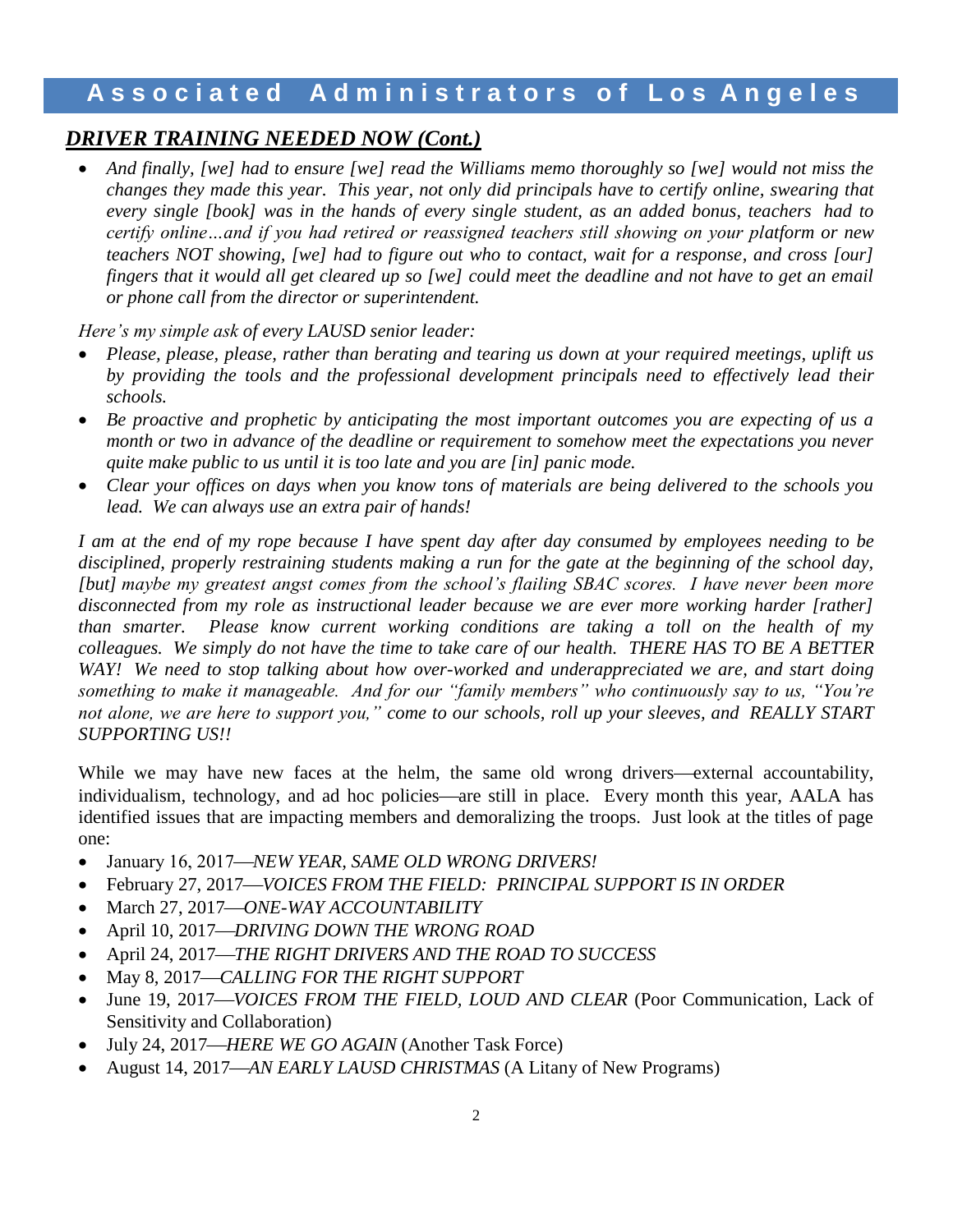#### *DRIVER TRAINING NEEDED NOW (Cont.)*

Other articles addressed unrealistic "optional" Saturday meetings, threats to health benefits, shotgun professional development, Code of Ethics violations, top-down edicts, lack of coherence, equity in funding, and untenable workloads. Time and again, we have asked for the right drivers—capacity building with a focus on results, collaboration, sound pedagogy, and coordinated policies. We refer the District again to its own recommended reading, **Fullan's** and **Quinn's** *Coherence*, which identifies four components to get the right drivers: focusing direction, cultivating collaborative cultures, deepening learning, and securing accountability. As we begin contractual negotiations, please know that these items, along with equitable compensation and maintenance of health benefits, are on the table.

#### **FOR THE RECORD…**

In the page one article of the September 11, 2017, issue of *Update*, former **Superintendent Dr. William J. Johnston** was credited as having "negotiated for employees to receive health benefits in lieu of raises." AALA wishes to correct this statement in that Dr. Johnston informed us that while he played a major leadership role in the expansion of health benefits for employees, he only negotiated the use of a specific categorical tax to pay for them. He further explained that in 1973 **George MacMullen**, then Budget Director, identified the categorical tax that was available for employee medical benefits. This tax was utilized for this purpose until 1978.

In 1978, the electorate approved the Jarvis Amendment, which, in effect, eliminated the categorical tax that was supporting certificated and classified medical benefits. Subsequently, employee health benefits were moved to the District's general fund. Since that time, funding of employee medical benefits has been a negotiated item between the Board of Education and employee unions on an annual basis.

AALA thanks Dr. Johnston for this information and for his continuing support of Friends of AALA scholarship efforts.

## **REMINDER TO CERTIFY DAILY DRINKING WATER FLUSHING**

Please be reminded that all drinking water fixtures and fountains that may be used for consumption of water or used for food preparation shall be flushed for a minimum of 30 seconds prior to the first use of the day as outlined in [REF-3930.6, Daily Flushing Requirements for Drinking Fountains and Faucets.](https://achieve.lausd.net/cms/lib/CA01000043/Centricity/Domain/135/REF-3930.6_101716.pdf)

By the 15th of each month, principals must certify electronically that all applicable fixtures have been flushed and the log for the previous month has been completed. A copy of the log is provided in the Reference Guide. To certify, principals may log onto Inside LAUSD. The link for the *Drinking Water Flushing Certification* is located under the "Resources & Applications" heading on the right side of the page. This is required of all schools, unless an exemption has been received from the Office of Environmental Health and Safety (OEHS). Many of the District's schools have received exemption from the daily flushing requirement because the water from the active fixtures at the schools has lead levels that are below the LAUSD threshold. To see the list of exempt schools, please click **HERE**.

If you have any questions regarding the flushing requirements, please contact OEHS at 213.241.3199 or visit the website: [www.lausd-oehs.org.](http://www.lausd-oehs.org/)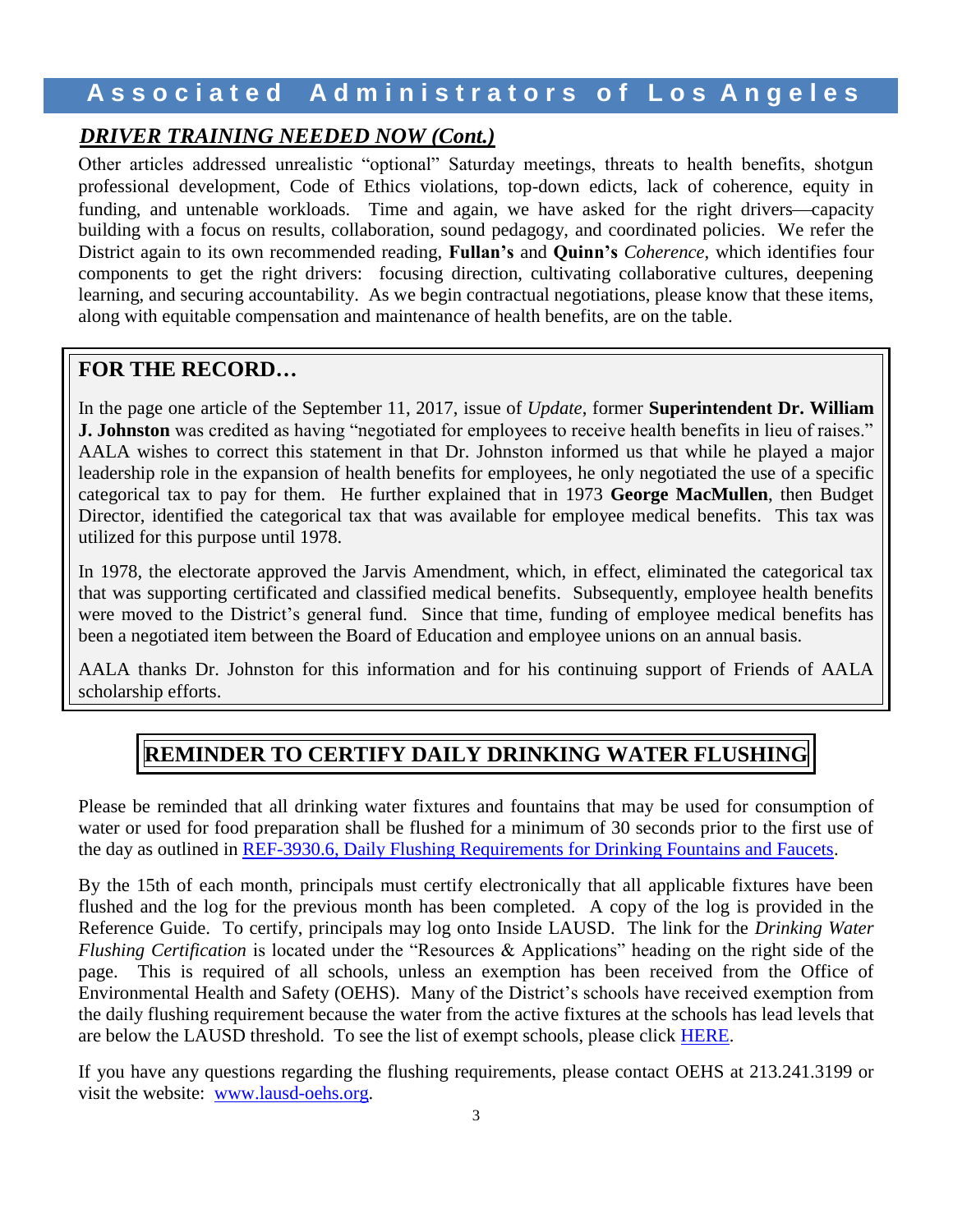### **HEALTH BENEFITS FAQ─** *OPEN ENROLLMENT IS APPROACHING, COMPARE THE 2017 PLANS*

The District's medical plans have remained stable since 2010. With Open Enrollment coming in November, we thought you would like to see a basic comparison between plans offered. LAUSD provides medical plans that are based on employment status—active or retired. Plans for retirees are then determined by eligibility for Medicare; those under age 65 are considered Pre-Medicare and retirees 65 years and older receive Medicare. We will feature Medicare retiree plans next week.

| <b>Plan Name</b>                                                                 | <b>Phone</b>                                               | Copay                                                                                                                                                                                                                                                   | <b>Annual</b><br><b>Deductible</b>                                                                                            | <b>Annual Out-</b><br>of-Pocket<br>Limit                                      |
|----------------------------------------------------------------------------------|------------------------------------------------------------|---------------------------------------------------------------------------------------------------------------------------------------------------------------------------------------------------------------------------------------------------------|-------------------------------------------------------------------------------------------------------------------------------|-------------------------------------------------------------------------------|
| <b>Anthem Blue</b><br><b>Cross EPO</b><br>Prescriptions*                         | (800) 700-3739<br><b>CVS Caremark</b><br>$(888)752 - 7229$ | • 20% after deductible<br>$\bullet$ Adult physical exam – no<br>copay<br>. Well baby care - no copay<br>• Emergency room $(ER)$ –<br>\$100/visit (waived if<br>admitted, then 20%)<br>$$10/\$30/\$50 - 34$ -day<br>$$20/$60/$100 - 90-day$              | $0.5\%$ of gross<br>fiscal earnings<br>\$100 minimum,<br>\$800 maximum<br>per member;<br>Family $-3x$<br>member<br>deductible | \$7,500                                                                       |
| <b>Anthem Blue</b><br><b>Cross Select</b><br><b>HMO</b><br><b>Prescriptions*</b> | 800.700.3739<br><b>CVS Caremark</b><br>888.752.7229        | $\bullet$ \$10/visit<br>$\bullet$ Well Baby Care – no copay<br>Adult physical – no copay<br>$\bullet$ Well woman exam - no<br>copay<br>$\bullet$ ER - \$50/visit (waived if<br>admitted)<br>$$5/\$25/\$45 - 34$ -day                                    | None                                                                                                                          | $$1,500$ per<br>member:<br>\$3,000 for 2<br>members;<br>\$4,500 per<br>family |
| <b>Kaiser HMO</b><br>Prescriptions*                                              | 800.278.3296                                               | $$10/\$50/\$90 - 90$ -day<br>$\bullet$ \$20/visit<br>$\bullet$ Well baby – no copay to 23<br>months<br>$\bullet$ Adult physical $-$ \$20/visit<br>$\bullet$ ER – \$100/visit (waived if<br>admitted)<br>$$10/\$25 - 30$ -day<br>$$20/\$50 - 31-90$ -day | None                                                                                                                          | \$1,500 per<br>member;<br>\$3,000 per<br>family                               |

#### **PLANS FOR ACTIVE EMPLOYEES & PRE-MEDICARE RETIREES**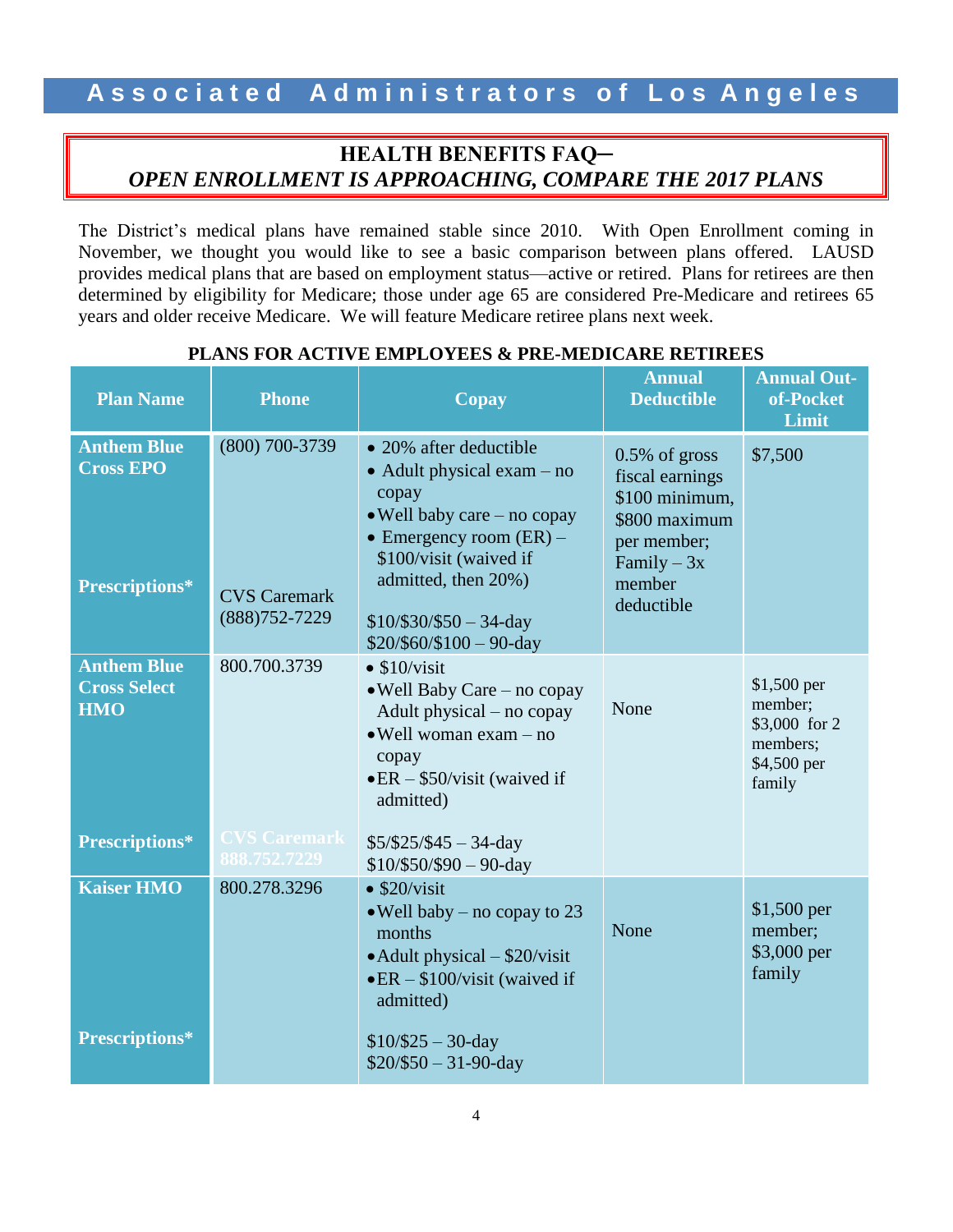| <b>Plan Name</b>                | <b>Phone</b> | Copay                                                                                                                                                                                                        | <b>Annual</b><br><b>Deductible</b> | <b>Annual Out-</b><br>of-Pocket<br>Limit         |
|---------------------------------|--------------|--------------------------------------------------------------------------------------------------------------------------------------------------------------------------------------------------------------|------------------------------------|--------------------------------------------------|
| <b>Health Net</b><br><b>HMO</b> | 800.654.9821 | $\bullet$ \$20/visit (PCP)<br>$\bullet$ \$30/visit (Specialist)<br>$\bullet$ Adult Physical – \$20/visit<br>$\bullet$ Well Baby – no copay to age<br>2<br>$\bullet$ ER – \$100/visit (waived if<br>admitted) | None                               | $$1,500$ per<br>member;<br>\$3,000 per<br>family |
| <b>Prescriptions*</b>           |              | $$5/\$25/\$45 - 30$ -day<br>$$10/\$50/\$90 - 90$ -day<br>(mail/CVS)                                                                                                                                          |                                    |                                                  |

**\***Generic/brand name/nonformulary; check plan for mandatory supply amount for refilling maintenance drugs

# **COURT RULINGS**

#### **A coach can be held liable for allowing a player to return to the field after suffering a concussion**

The 3<sup>rd</sup> Circuit U.S. Court of Appeals in Philadelphia recently ruled that coaches or other school personnel may be liable if an athlete is allowed to continue to play after a suspected concussion and suffers further harm. The decision was unanimous in a case in which a football player received a severe hit, said he was fine, but exhibited signs that he was not and was then allowed to return to the game. Upon receiving a second hit, he left the field having sustained a traumatic brain injury that caused slowed motor activity, auditory hallucinations, episodic aggressive behaviors, impaired peripheral vision, and seizures, among other symptoms. The family sued the school district and the coach, saying that the student should not have been allowed to return to the field after the first hit. U.S. Circuit Judge **Thomas I. Vanaskie** wrote, "We hold that an injured student-athlete participating in a contact sport has a constitutional right to be protected from further harm, and that a state actor violates this right when the injured student-athlete is required to be exposed to a risk of harm by continuing to practice or compete."

#### **Another, although not recent, but important ruling that bears repeating**

Courts have held that schools cannot compel students to participate in patriotic rituals like standing for the national anthem or saying the Pledge of Allegiance. Irrespective of what the president says, punishing students for refusing to participate in these activities is a violation of their rights. Therefore, school districts cannot require students to observe patriotic rituals in the classroom or at athletic or other school events. This determination is many decades old, occurring in 1943 in the case of *West Virginia State Board of Education* v. *Barnette,* when the U.S. Supreme Court ruled that a school would violate the free speech rights of its student, a Jehovah's Witness, if it forced him to say the Pledge of Allegiance. While students are not compelled to participate, they cannot be disruptive or cause a distraction during these rituals.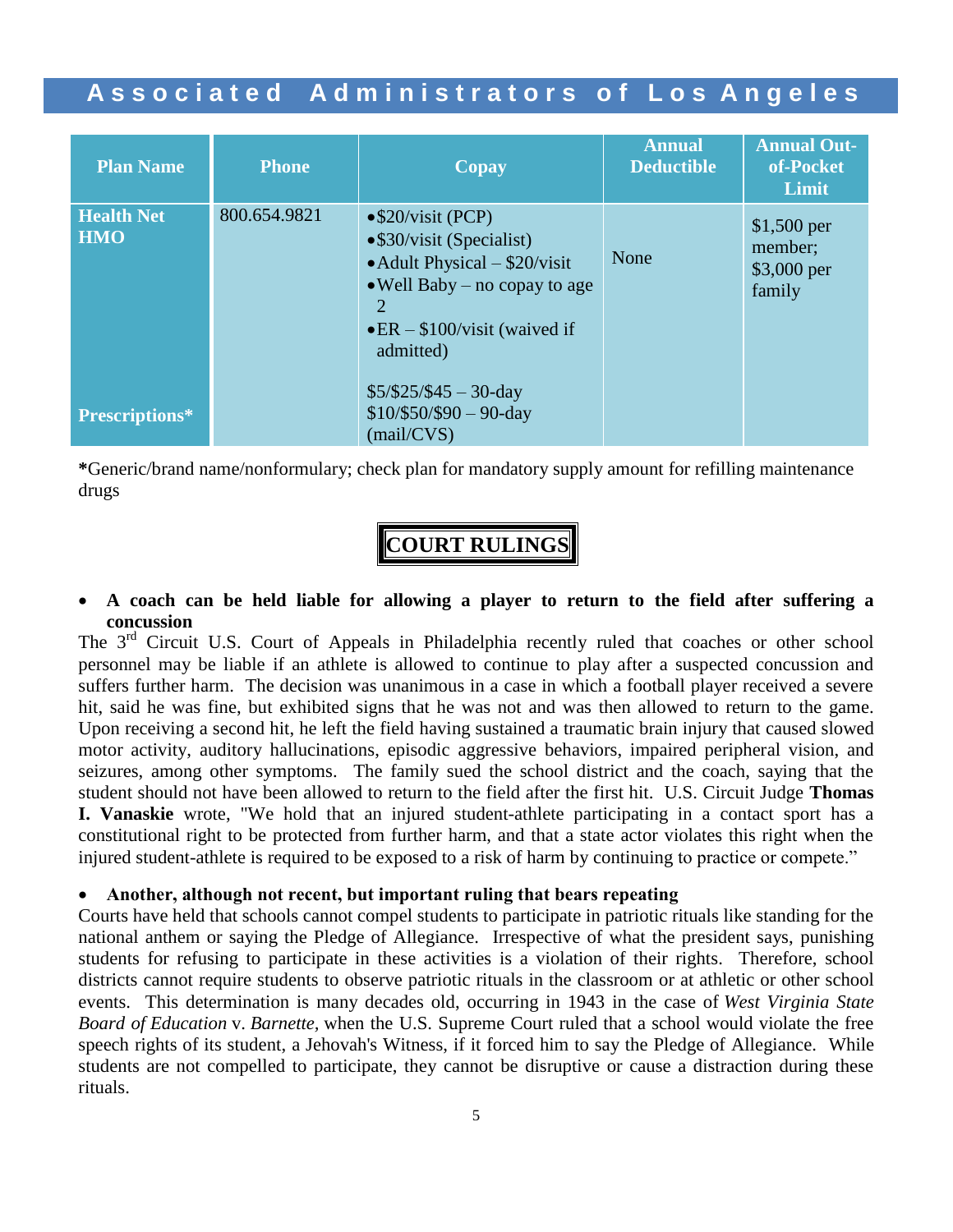## **PREPARING FOR THE INITIAL PLANNING CONFERENCE**

Administrators are reminded to complete the initial planning conference by **October 6, 2017**, for teachers being evaluated using Educator Development and Support: Teachers (EDST) or Educator Development and Support: Non-Classroom Teachers (EDSNCT). For more information on preparing and planning for the conference, please refer to the [EDST Protocols](https://achieve.lausd.net/cms/lib08/CA01000043/Centricity/Domain/433/EDST%20Observation%20Protocols.pdf) or the [EDSNCT Protocols.](https://achieve.lausd.net/cms/lib/CA01000043/Centricity/Domain/433/Non-Classroom%20Teachers%20Protocols.pdf) If you have any questions, please contact the Professional Learning and Leadership Development Branch at 213.241.3444 or your Local District's [Teaching and Learning Coordinator.](http://achieve.lausd.net/cms/lib08/CA01000043/Centricity/Domain/433/TLC%20Contact%20List.pdf)

# **TITLE IX COMPLAINT MANAGER TRAINING AVAILABLE**

Existing law under Title IX of the Education Amendments of 1972 states, "No person . . . shall, on the basis of sex, be excluded from participation in, be denied the benefits of, or be subjected to discrimination under any education program or activity receiving federal financial assistance." Each school year, Title IX complaint managers must be identified at sites to assist the administration in implementing a systematic process to respond to complaints of harassment and discrimination in a safe and private manner.

Title IX complaint managers and interested District staff can access a *Title IX Complaint Managers Training* available on the District's Learning Zone platform. Simply go to [Learning Zone;](http://lz.lausd.net/lz/home.jsp) click Courses; click Class Offerings; in keyword search, type Title IX Complaint Manager Training; click on the course name; click Enroll Now. For more information regarding training or Title IX, please contact the Educational Equity Compliance Office at 213.241.7682 or view the office website at [eeco.lausd.net/.](https://achieve.lausd.net/Page/3494)

### **ANNOUNCING MyIT THE NEW AND IMPROVED SERVICE REQUEST SYSTEM**

The Information Technology Division (ITD) is pleased to announce the launch of MyIT, the new and improved service request system. Users can request support for computers, software applications, network, payroll, and many other issues through the easy-to-use interface. Just go to [https://lausd](https://lausd-myit.onbmc.com/)[myit.onbmc.com](https://lausd-myit.onbmc.com/) and log in with your LAUSD email and SSO password to submit a request.

Features of MyIT include:

- Modern "look and feel"
- Ease of use
- More organized interface

**MyIT will fully replace the existing service request system (Remedy) on Oct. 2.** Request support today by going to [https://lausd-myit.onbmc.com](https://lausd-myit.onbmc.com/) and logging in with your District email address and SSO password. MyIT provides a fast method of requesting support for IT issues. You may also call the IT Helpdesk at 213.241.5200 or open a support session via chat by going to [https://chat.lausd.net.](https://chat.lausd.net/)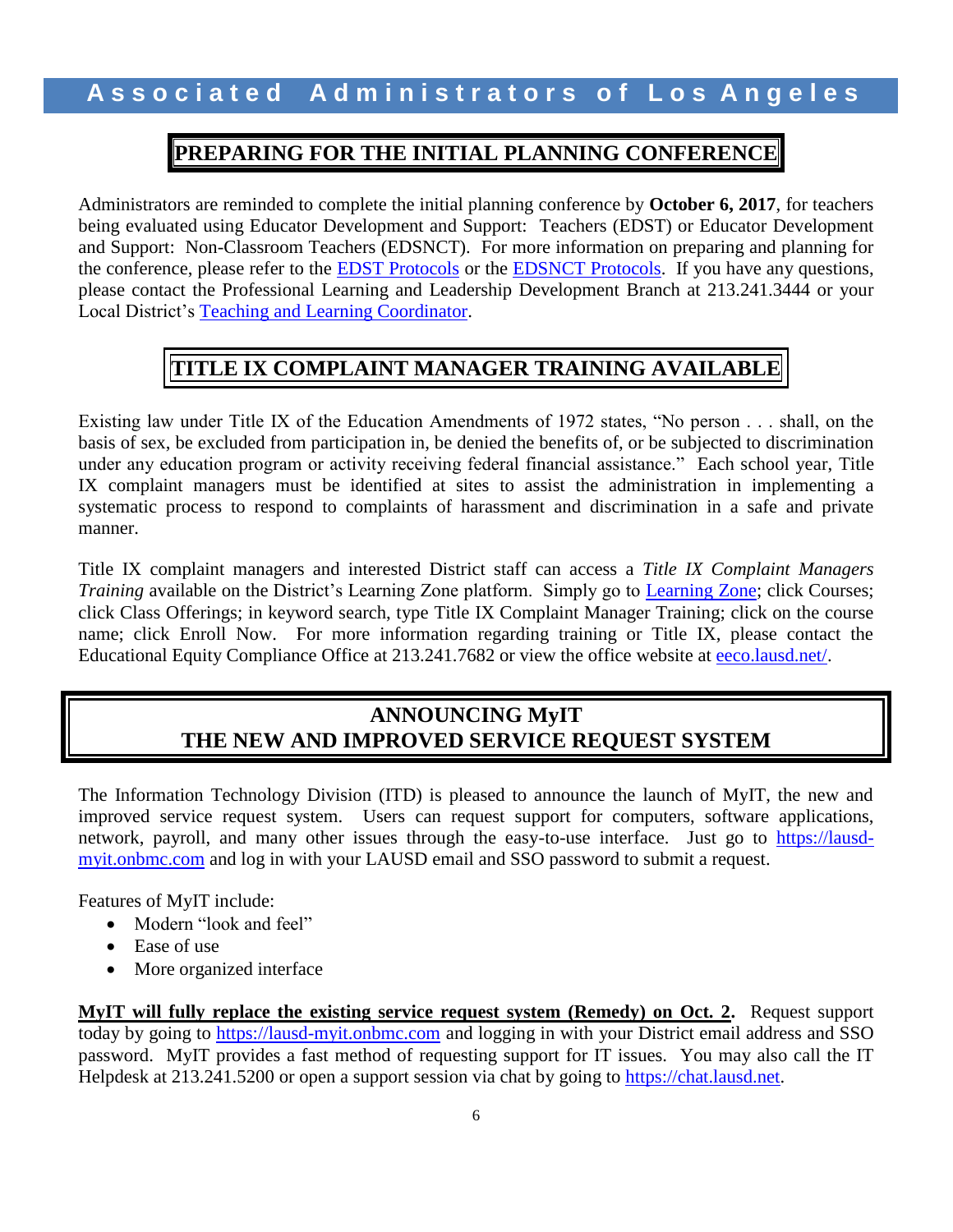## **FRIENDS OF AALA – THE MISSION CONTINUES**

The commitment of Friends of AALA, our  $501(c)(3)$  nonprofit corporation, to raise funds for scholarships for LAUSD students is stronger than ever. As a result of last year's generous support by AALA active and alumni members, their friends, and the corporate community, thirty-five (35) LAUSD students, in honor of AALA's 35<sup>th</sup> anniversary, were awarded scholarships valued at \$2,000 each. Since the banquet, we have received heartwarming thank-you letters from the scholarship recipients. Not only are the students grateful for the financial support they received, but also for the confidence the award has given them in their ability to succeed. The letters received only strengthen our resolve to continue to raise funds for LAUSD student scholars. They are our future and they need our help now. The Friends of AALA's minimum goal this year is to award twenty-five (25) scholarships. Should funds allow, that number will be increased.

The 2017-2018 Friends of AALA fundraising campaign began at the AALA Fall Reception in September, continues at the Alumni Luncheon in October, and goes widespread in November. We hope that all of the AALA active and alumni members, their friends, and the corporate community will feel the passion the Friends of AALA board members have for providing scholarships for the outstanding LAUSD students and join us in our mission by generously donating to the fund this year. The following is the list of board members should you want to contact one of them:

| President:      | Dr. Eve Sherman: evesherman25@gmail.com        |
|-----------------|------------------------------------------------|
| Vice President: | Dr. Angie Stockwell: laangierifa@sbcglobal.net |
| Secretary:      | Jane Pollock: janepollock123@gmail.com         |
| Treasurer:      | Neal Kleiner: nealb1051@aol.com                |
| Members:        | Antonio Camacho: acamacho1950@sbcglobal.net    |
|                 | Juan Flecha: juan.flecha@lausd.net             |
|                 | Dr. Judith Perez: jperez@lausd.net             |
|                 | Henry Ronquillo: hrong76@aol.com               |
|                 | Carol Truscott: karol28@roadrunner.com         |

# **CALENDAR**

| <b>EVENT</b>                                             | <b>DATE</b>               | <b>CONTACT</b>                             |  |  |  |
|----------------------------------------------------------|---------------------------|--------------------------------------------|--|--|--|
| <b>Retirement Party for Dr. Carolin</b>                  | September 30, 2017        | <b>Dr. Carolin McKie</b> , 310.749.2624 or |  |  |  |
| <b>McKie</b> at Sycamore Plaza                           | $6:00$ p.m.               | carolin.mckie@aol.com                      |  |  |  |
| OCTOBER IS BREAST CANCER AWARENESS, BULLYING PREVENTION, |                           |                                            |  |  |  |
| CULTURAL DIVERSITY, DISABILITY AWARENESS,                |                           |                                            |  |  |  |
| DOMESTIC VIOLENCE AWARENESS, DYSLEXIA AWARENESS,         |                           |                                            |  |  |  |
| FILIPINO AMERICAN HISTORY, GIRLS EMPOWERMENT,            |                           |                                            |  |  |  |
| LGBT HISTORY, NATIONAL PRINCIPALS AWARENESS,             |                           |                                            |  |  |  |
| SUBSTANCE ABUSE PREVENTION, AND SUICIDE PREVENTION MONTH |                           |                                            |  |  |  |
| <b>Application Period for Magnets,</b>                   | October $2 -$ November 9, | http://echoices.lausd.net                  |  |  |  |
| <b>PWT, and Dual Language/Bilingual</b>                  | 2017                      |                                            |  |  |  |
| <b>Programs</b>                                          |                           |                                            |  |  |  |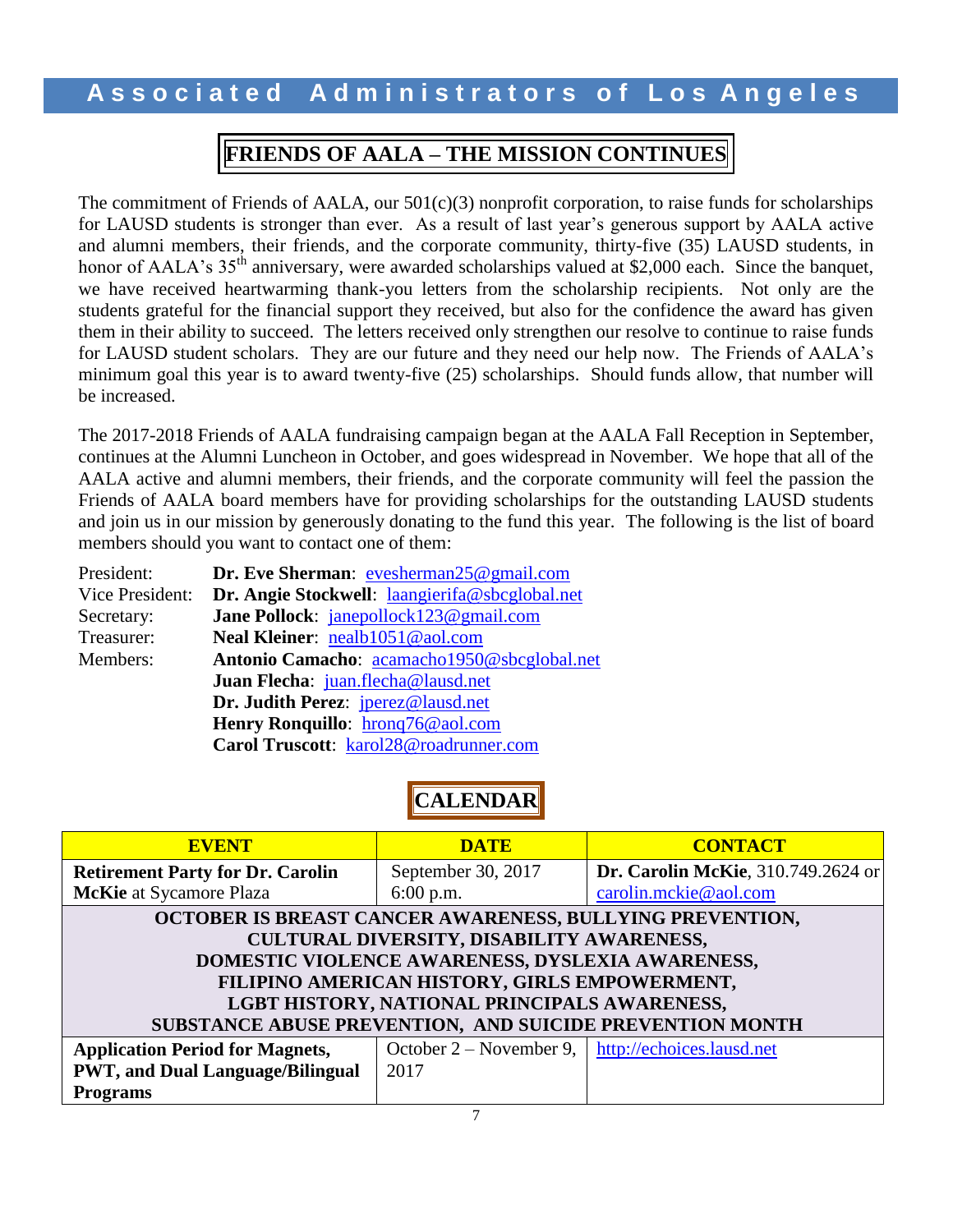| <b>EVENT</b>                                | <b>DATE</b>              | <b>CONTACT</b>                            |
|---------------------------------------------|--------------------------|-------------------------------------------|
| <b>Middle School Principals' Meeting at</b> | October 4, 2017          | Edward Colación, 213.739.6500 or          |
| <b>Pickwick Gardens (Required)</b>          | 7:30 a.m. $-12:00$ p.m.  | eac3110@lausd.net                         |
| <b>Senior High School Principals'</b>       | October 4, 2017          | <b>Edward Trimis</b> , 323.357.7531 or    |
| <b>Meeting at Pickwick Gardens</b>          | 7:30 a.m. $- 12:00$ p.m. | etrimis@lausd.net                         |
| (Required)                                  |                          |                                           |
| <b>Senior High School Options</b>           | October 4, 2017          | <b>Justin Lauer</b> , 213.241.4480 or     |
| Principals' Meeting at Pickwick             | 7:30 a.m. $- 12:00$ p.m. | jxl9505@lausd.net                         |
| Gardens (Required)                          |                          |                                           |
| <b>Pilot School Principals' Meeting at</b>  | October 4, 2017          | Cynthia Gonzalez, 323.846.2118 or         |
| <b>Pickwick Gardens (Required)</b>          | 7:30 a.m. $-12:00$ p.m.  | cxg0844@lausd.net                         |
| <b>Special Education Principals'</b>        | October 4, 2017          | <b>Melissa Winters</b> , 213.749.8310 or  |
| Meeting at Beaudry, 17-117                  | $1:15$ p.m. $-4:30$ p.m. | mrw4766@lausd.net                         |
| <b>AALA Representative Assembly</b>         | October 5, 2017          | Cathy Vacca, 213.484.2226                 |
| <b>Meeting</b>                              | 4:30 p.m.                |                                           |
| <b>Initial Planning Conference Deadline</b> | October 6, 2017          |                                           |
| <b>Week of the California School</b>        | October $9 - 13$ , 2017  | www.acsa.org                              |
| Administrator                               |                          |                                           |
| <b>Chicano Youth Leadership</b>             | October $13 - 15$ , 2017 | <b>Myrna Brutti</b> , 310.354.3417        |
| <b>Conference</b> at Camp Hess Kramer       |                          |                                           |
| <b>Great California Shake Out Day</b>       | October 19, 2017         | www.shakeout.org                          |
|                                             | 10:19 a.m.               |                                           |
| <b>CalSTRS Preretirement Workshop at</b>    | October 19, 2017         | Maria Voigt, 213.241.6365 or click        |
| Meyler ES, Auditorium                       | 4:00 p.m.                | <b>HERE</b> to register                   |
| <b>Adult School Principals' Meeting at</b>  | October 20, 2017         | Dr. Clifton de Córdoba,                   |
| East L.A. Skills Center (Required)          | $8:00$ a.m. $-3:00$ p.m. | 310.664.5820 or cdecordo@lausd.net        |
| <b>Organization of Early Education</b>      | October 20, 2017         | <b>Ayanna Davis</b> , 323.357.7790 or     |
| <b>Center Administrators' Meeting at</b>    | 9:00 a.m. $-12:30$ p.m.  | ayanna.davvis@lausd.net                   |
| Beethoven EEC (Required)                    |                          |                                           |
| Red Ribbon Week - Your Future is            | October $22 - 28$ , 2017 | www.redribbon.org                         |
| <b>Key, So Stay Drug Free</b>               |                          |                                           |
| <b>Senior High School Options</b>           | October 25, 2017         | <b>Justin Lauer</b> , 213.241.4480 or     |
| Principals' Meeting at Newmark HS           | 7:30 a.m. $-12:00$ p.m.  | jx19505@lausd.net                         |
| <b>AALA Alumni Luncheon at</b>              | October 25, 2017         | Gema Pivaral,                             |
| Maggiano's at The Grove                     | 11:30 a.m.               | 213.484.2226                              |
| <b>COBA Meeting at Crenshaw HS</b>          | October 25, 2017         | <b>Josephine Ruffin</b> , 323.496.7533 or |
| Library                                     | 5:30 p.m. $-7:30$ p.m.   | josephineruffin@sbcglobal.net             |
| <b>ACSA Fall Social at CSUN Orange</b>      | October 26, 2017         | <b>Frances Baez</b> , 323.224.3100        |
| Grove Bistro                                | 5:00 p.m. $-7:00$ p.m.   |                                           |
| <b>Models of Pride Conference at U.S.C.</b> | October 29, 2017         | Register at www.modelsofpride.org         |
|                                             | 7:30 a.m. $-8:30$ p.m.   |                                           |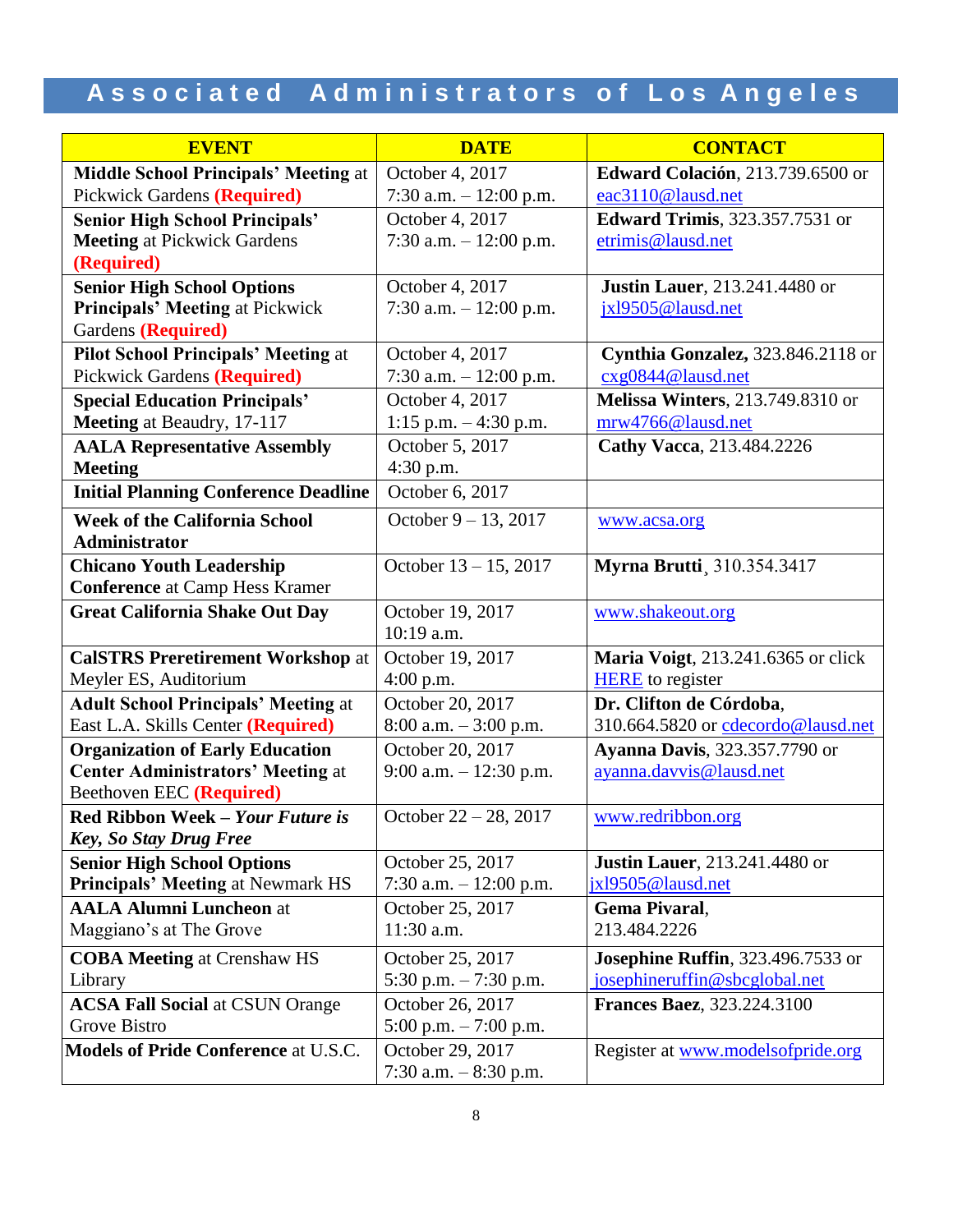| <b>EVENT</b>                              | <b>DATE</b>             | <b>CONTACT</b>                         |
|-------------------------------------------|-------------------------|----------------------------------------|
| <b>Make a Difference Day</b>              | October 28, 2017        |                                        |
| <b>Halloween</b>                          | October 31, 2017        |                                        |
| <b>Senior High School Principals'</b>     | November 1, 2017        | <b>Edward Trimis</b> , 323.357.7531 or |
| <b>Meeting, Location TBD</b>              | 7:30 a.m. $-12:00$ p.m. | etrimis@lausd.net                      |
| <b>Middle School Principals' Meeting,</b> | November 1, 2017        | Edward Colación, 213.739.6500 or       |
| <b>Location TBD</b>                       | 7:30 a.m. $-12:00$ p.m. | eac3110@lausd.net                      |
| <b>Pilot School Principals' Meeting,</b>  | November 1, 2017        | Cynthia Gonzalez, 323.846.2118         |
| <b>Location TBD</b>                       | 7:30 a.m. $-12:00$ p.m. | or cxg0844@lausd.net                   |
| <b>CalSTRS Preretirement Workshop at</b>  | November 2, 2017        | Maria Voigt, 213.241.6365 or click     |
| Mountain View ES, Auditorium              | $4:00$ p.m.             | <b>HERE</b> to register                |

#### **UCLA DOCTORATE OF EDUCATION (ED.D.) IN EDUCATIONAL LEADERSHIP**



*The Graduate School of Education and Information Studies at UCLA is now ranked #3 among graduate schools of education in the country by U.S. News and World Report (behind #1 Harvard and #2 Stanford, tying for 3rd place with two other great institutions in the Midwest and East).*

We seek educators committed to improving practice and equity across the K-16 continuum; those who guide their work by principles of individual responsibility, an ethic of excellence, and a commitment to the communities they serve.

Each cohort in the UCLA Educational Leadership Program (ELP) embarks on a practitioner-oriented three-year experience in a supportive environment with outstanding faculty and expert educational practitioners. Established in 1993, UCLA's small, student-focused Ed.D. program prepares educators to advance educational organizations and improve educational outcomes for children, youth, and adults.

**ELP Information Session dates for this fall are: 10/7, 10/28, 11/4**, **11/18, 12/2, and 12/16.** Space is limited. Please sign up by visiting [http://gseis.ucla.edu/education/academic-programs/educational](http://gseis.ucla.edu/education/academic-programs/educational-leadership-program/elp-information-sessions/)[leadership-program/elp-information-sessions/.](http://gseis.ucla.edu/education/academic-programs/educational-leadership-program/elp-information-sessions/) If you encounter technical difficulties or need further information, please email [eddinfo@gseis.ucla.edu,](mailto:eddinfo@gseis.ucla.edu) call 310.206.1673, or visit [http://gseis.ucla.edu/](http://gseis.ucla.edu/%20education/academic-programs/educational-leadership-program/)  [education/academic-programs/educational-leadership-program/.](http://gseis.ucla.edu/%20education/academic-programs/educational-leadership-program/)

**Application deadline: February 1, 2018**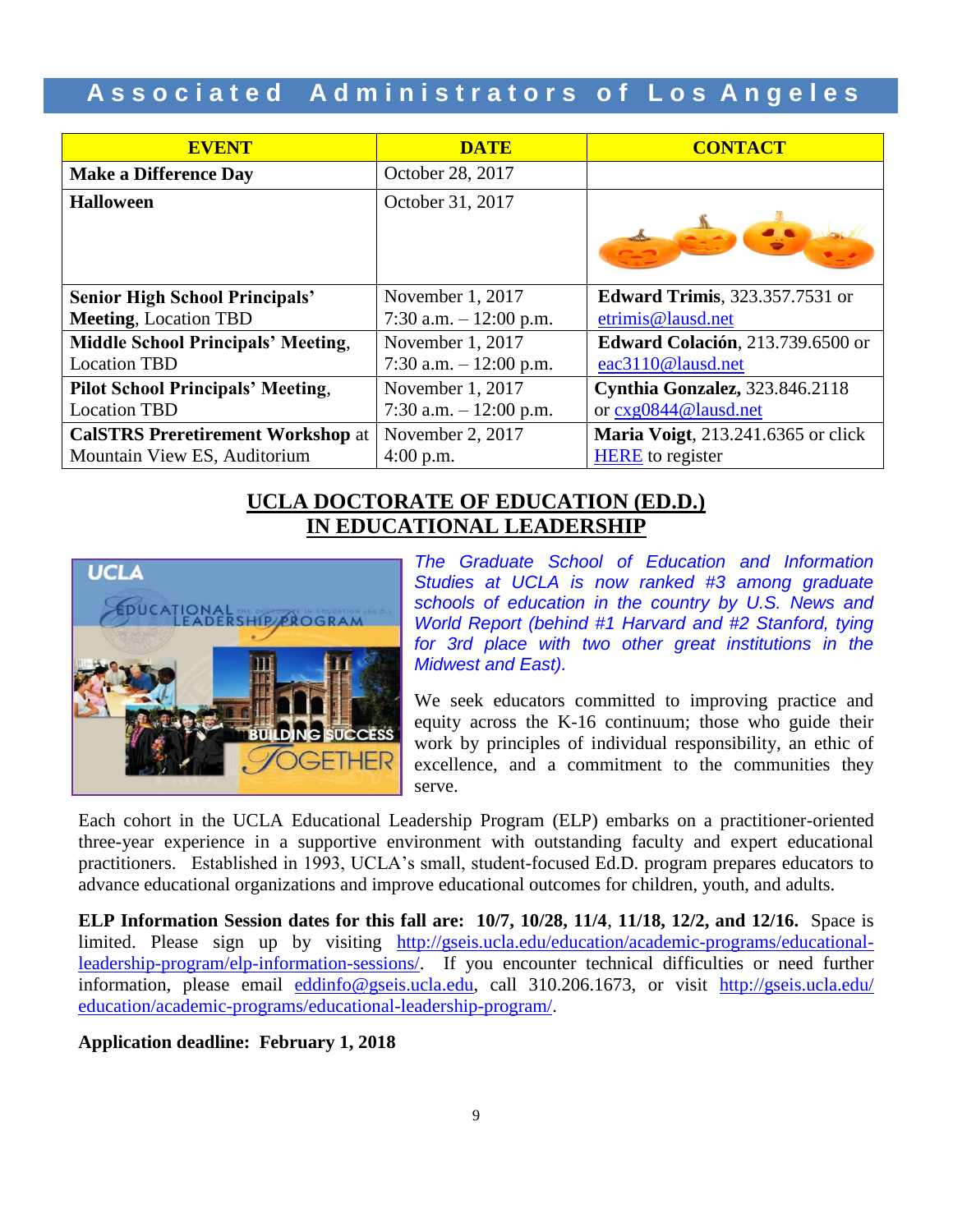# **POSITIONS AVAILABLE**

*Note to Applicants: Please be advised that you are responsible for making sure all the District requirements have been met. Do not contact AALA for information regarding positions; for detailed requirements for positions and employment updates use the contact phone number provided in the announcement or visit the District website at*  [http://www.lausdjobs.org](http://www.lausdjobs.org/) *(classified) or* <http://achieve.lausd.net/Page/1125> *(certificated). Employees who change basis during the school year may not earn a full year of service credit and annualized employees who change their basis during the year may sustain an annualized settlement.*

#### **CERTIFICATED**

#### *PRINCIPAL, SECONDARY*

**Panorama High School, Local District Northeast, MST 46G, A Basis.** For more information, contact **Ari Bennett**, Director, at 818.252.5413 or [abenne2@lausd.net.](mailto:abenne2@lausd.net) Application deadline is 5:00 p.m., Friday, October 6, 2017.

#### *DIRECTOR, CERTIFICATED WORKFORCE MANAGEMENT AND QUALIFICATIONS*

**Human Resources Division, MST 46G, Temporary Adviser, A Basis.** For more information, contact **Marilyn Fuller**, Personnel Manager, at 213.241.6886 or [adminexam@lausd.net.](mailto:adminexam@lausd.net) Application deadline is 5:00 p.m., Friday, October 20, 2017.

#### *COORDINATOR, OPERATIONS SUPPORT SERVICES*

**Local District West, MST 43G, Temporary Adviser, E Basis.** For more information, contact **Ra'Daniel McCoy**, Administrator of Operations, at [radaniel.mccoy@lausd.net](mailto:radaniel.mccoy@lausd.net) or 310.914.2102. Application deadline is 4:00 p.m., Thursday, October 12, 2017.

#### *PRINCIPAL, SMALL SCHOOL*

**University Pathways Public Service Academy, Local District South, MST 43G, E Basis.** For more information, contact **Dr. Reginald A. Sample**, Director, at 310.354.3400. Application deadline is 5:00 p.m., Friday, October 6, 2017.

#### *PRINCIPAL, SMALL SCHOOL*

**University Pathways Medical Magnet Academy, Local District South, MST 42G, E Basis.** For more information, contact **Dr. Reginald A. Sample**, Director, at 310.354.3400. Application deadline is 5:00 p.m., Friday, October 6, 2017.

#### *ASSISTANT PRINCIPAL, SECONDARY*

**Walter Reed Middle School, Local District Northeast, MST 40G, B Basis.** For more information, contact **Sandra Gephart Fontana**, Director, at 818.252.5400 or [sandra.gephart@lausd.net.](mailto:sandra.gephart@lausd.net) Application deadline is 5:00 p.m., Wednesday, October 11, 2017.

#### *ASSISTANT PRINCIPAL, ELEMENTARY*

**Hillcrest Drive and Music Magnet School and Brentwood Science Magnet, Local District West, MST 38G, B Basis.** For more information, contact **Autri Streeck**, Director, at 310.914.2100. Application deadline is 5:00 p.m., Thursday, October 12, 2017.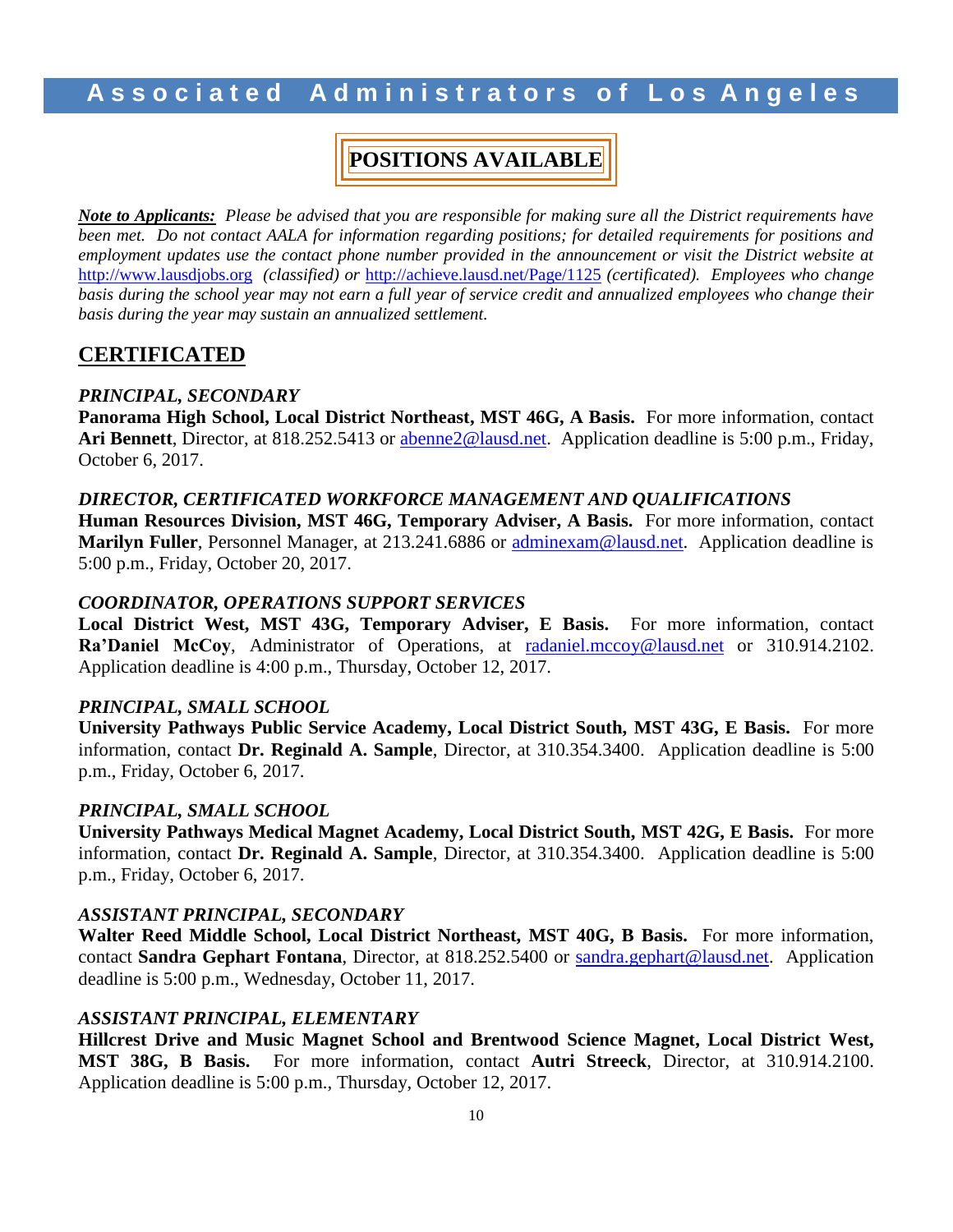#### *CERTIFICATED (Cont.)*

#### *ASSISTANT PRINCIPAL, ELEMENTARY*

**Nevin Avenue Elementary School, Local District Central, MST 38G, B Basis.** For more information, contact **Francisco Gonzalez**, Director, at 213.241.0118. Application deadline is 5:00 p.m., Friday, October 13, 2017.

#### *SPECIALIST, RESEARCH AND RESOLUTION*

**Due Process Department, Division of Special Education, MST 38G, Temporary Adviser, A Basis.**  For more information, contact **Diana Massaria**, Administrative Coordinator, at 213.241.6701. Application deadline is 5:00 p.m., Thursday, October 5, 2017.

#### *SPECIALIST, SPECIAL EDUCATION SERVICE CENTER OPERATIONS*

**Division of Special Education, MST 38G, Temporary Adviser, A Basis.** For more information, contact **Dr. Aaron Jeffery**, Director, at 213.241.6701 or **aaron.jeffery@lausd.net.** Application deadline is 5:00 p.m., Wednesday, October 11, 2017.

#### *SPECIALIST, CHARTER PROGRAMS*

**Charter Operated Programs, Division of Special Education, MST 38G, Temporary Adviser, E**  Basis. For more information, contact Dixon Deutsch, Director, at [dixon.deutsch@lausd.net](mailto:dixon.deutsch@lausd.net) or 213.241.6701. Application deadline is 5:00 p.m., Wednesday, October 11, 2017.

#### *SPECIALIST, NEW TEACHER INDUCTION*

**Teacher Training Academy, Human Resources Division, MST 38G, Temporary Adviser, E Basis, multiple positions.** For more information, contact **Margaret Ureta** at 213.241.4252 or [margaret.ureta@lausd.net.](mailto:margaret.ureta@lausd.net) Application deadline is 5:00 p.m., Tuesday, October 10, 2017.

#### *SPECIALIST, WELLNESS PROGRAMS*

**Student Health and Human Services, MST 38G, Temporary Adviser, E Basis, two positions.** For more information, contact **William Celestine**, Director, at 213.241.3840. Application deadline is 5:00 p.m., Thursday, October 12, 2017.

#### **CLASSIFIED**

#### *SENIOR HUMAN RESOURCES REPRESENTATIVE*

**Human Resources Division, \$74,400 - \$92,600, 12-month position.** For more information, please click [HERE.](https://btserec.lausd.net/sap/bc/webdynpro/sap/zerwd_a_refcode_srch_int?sap-client=910) Application deadline is Tuesday, October 17, 2017.

#### *HUMAN RESOURCES REPRESENTATIVE*

**Human Resources Division, \$72,400 - \$90,200, 12-month position.** For more information, please click [HERE.](https://btserec.lausd.net/sap/bc/webdynpro/sap/zerwd_a_refcode_srch_int?sap-client=910) Application deadline is Tuesday, October 17, 2017.

#### **SEE NEXT PAGE FOR PREVIOUSLY ANNOUNCED POSITIONS**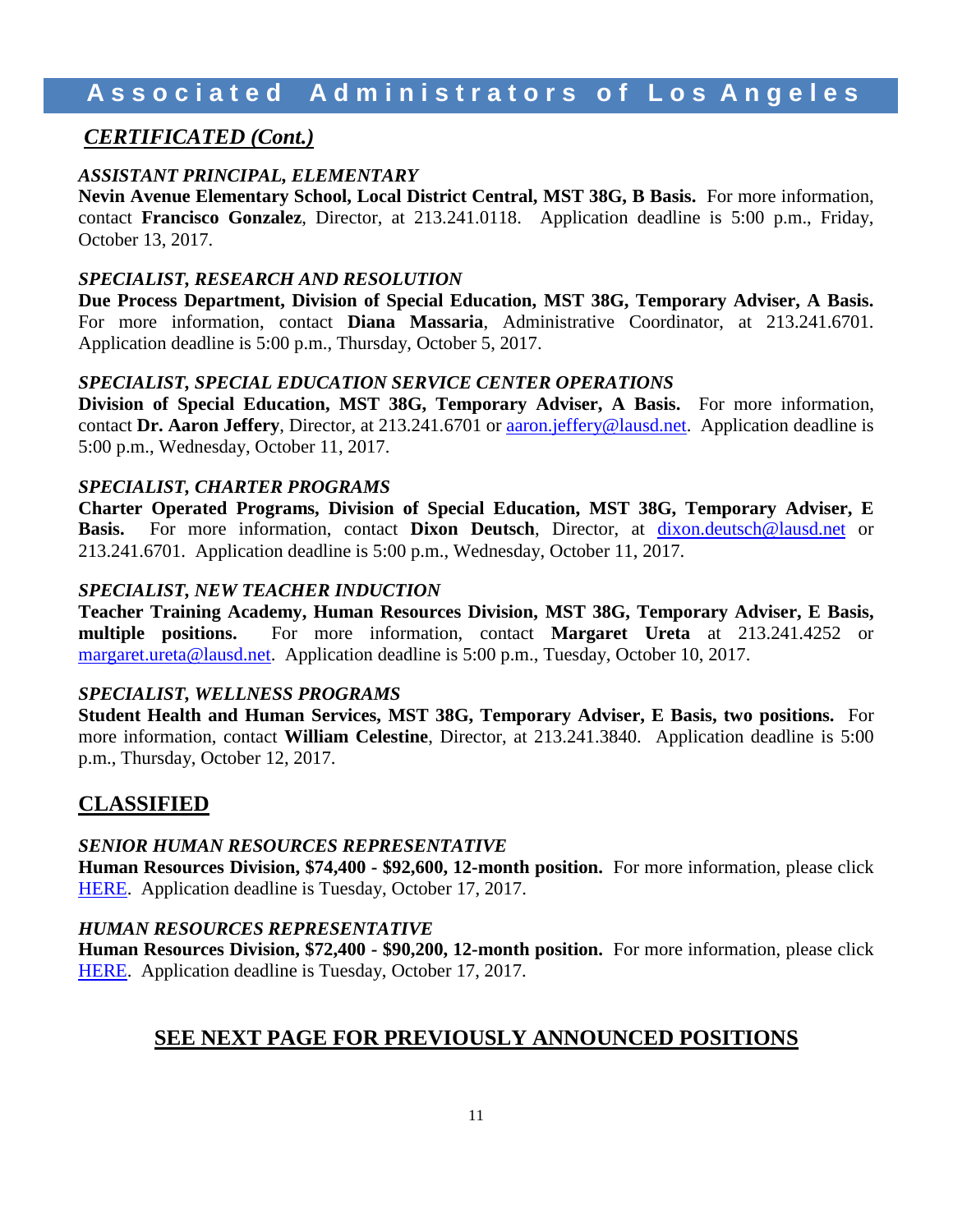| <b>CERTIFICATED POSITIONS</b>           | <b>LOCATION</b>                 | <b>CONTACT</b>                   | <b>DEADLINE</b>    |
|-----------------------------------------|---------------------------------|----------------------------------|--------------------|
| ASSISTANT PRINCIPAL,                    | Dolores Huerta                  | employment@partnership           | 5:00 p.m.          |
| <b>ELEMENTARY</b>                       | ES, Partnership                 | <u>la.org</u>                    | Friday             |
| MST 37G, B Basis                        | for Los Angeles                 |                                  | September 29, 2017 |
|                                         | Schools                         |                                  |                    |
| <b>ASSISTANT PRINCIPAL,</b>             | Elizabeth                       | Gerardo Loera,                   | 5:00 p.m.          |
| <b>SECONDARY</b>                        | Learning                        | Secondary Director,              | Monday             |
| MST 40G, B Basis                        | Center, Local                   | 323.224.3190                     | October 2, 2017    |
|                                         | <b>District East</b>            |                                  |                    |
| SPECIALIST, ENGLISH LEARNER             | Multilingual &                  | Lydia Acosta Stephens,           | <b>EXTENDED</b>    |
| <b>INSTRUCTION, SECONDARY</b>           | Multicultural                   | Istephen@lausd.net               | 5:00 p.m.          |
| (SPECIAL EDUCATION EMPHASIS)            | Education                       |                                  | Thursday           |
| MST 38G, E Basis                        | Dept., Division                 |                                  | October 5, 2017    |
|                                         | of Instruction                  |                                  |                    |
| <b>ASSISTANT PRINCIPAL,</b>             | <b>Fulton College</b>           | Ari Bennett, Secondary           | 5:00 p.m.          |
| <b>SECONDARY</b>                        | Prep School,                    | Director, 818.252.5400 or        | Friday             |
| MST 40G, B Basis                        | <b>Local District</b>           | abenne2@lausd.net                | October 6, 2017    |
|                                         | Northeast                       |                                  |                    |
| <b>ASSISTANT PRINCIPAL,</b>             | $\overline{68^{th}}$ Street ES, | Robin Benton, Director,          | 5:00 p.m.          |
| <b>ELEMENTARY</b>                       | <b>Local District</b>           | 310.354.3400                     | Friday             |
| MST 38G, B Basis                        | South                           |                                  | October 6, 2017    |
| DIRECTOR, CERTIFICATED                  | Human                           | <b>Marilyn Fuller, Personnel</b> | 5:00 p.m.          |
| <b>ASSIGNMENTS AND SUPPORT</b>          | Resources                       | Manager, 213.241.6131            | Friday             |
| <b>SERVICES</b>                         | Division                        |                                  | October 13, 2017   |
| MST 46G, A Basis                        |                                 |                                  |                    |
| <b>CLASSIFIED POSITIONS</b>             | <b>LOCATION</b>                 | <b>CONTACT</b>                   | <b>DEADLINE</b>    |
| SPECIAL ASSISTANT TO THE                | Office of the                   | Click HERE                       | Wednesday          |
| <b>INSPECTOR GENERAL</b>                | Inspector                       |                                  | October 4, 2017    |
| \$89,944 - \$111,652, 12-month position | General                         |                                  |                    |
| <b>DIRECTOR OF PAYROLL</b>              | Payroll                         | <b>Click HERE</b>                | <b>EXTENDED</b>    |
| <b>ADMINISTRATION</b>                   | Administration                  |                                  | Friday             |
| \$119,000 - \$148,200, 12-month         | <b>Branch</b>                   |                                  | October 6, 2017    |
| position                                |                                 |                                  |                    |
| ELECTRICAL INSPECTOR                    | Inspection                      | <b>Click HERE</b>                | Friday             |
| $$82,000, 12$ -month position           | Department,<br><b>FSD</b>       |                                  | October 6, 2017    |
| <b>SUPERVISING CIVIL ENGINEER</b>       | Architectural &                 | <b>Click HERE</b>                | When Filled        |
| $$114,400 - $142,000, 12$ -month        | Engineering                     |                                  |                    |
| position                                | Section, FSD                    |                                  |                    |
| .NET DEVELOPER                          | <b>ITD</b>                      | <b>Click HERE</b>                | When Filled        |
| \$90,900 - \$113,100, 12-month position |                                 |                                  |                    |